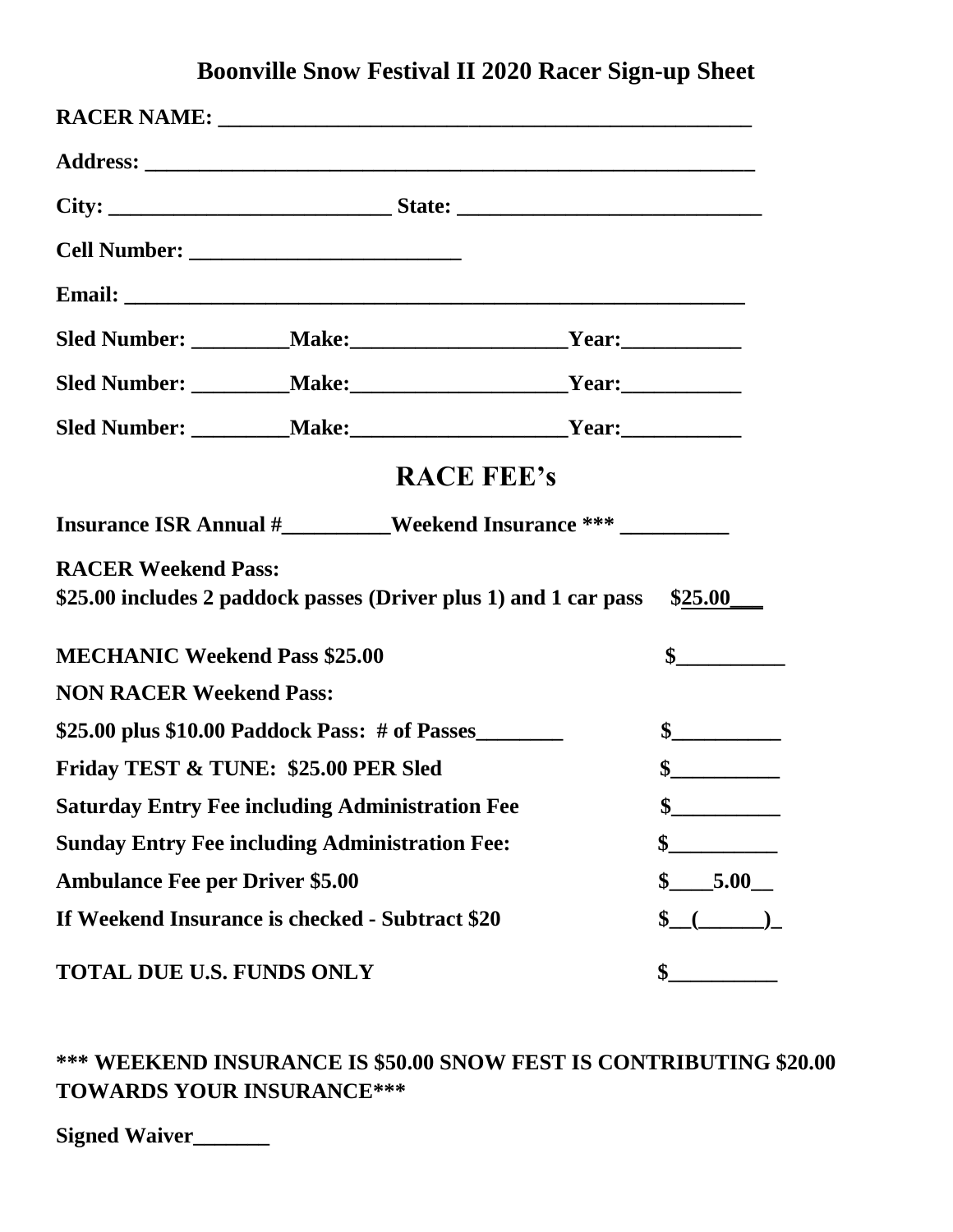## **BOONVILLE SNOW FESTIVAL II CLASS REGISTRATION FORM SATURDAY**

**Racer Name:** 

| <b>CLASSES</b>                                | <b>ENTRY FEE</b> | Sled # | <b>Sled Make</b> | \$5.00<br>Administration<br><b>Fee Per Entry</b> | <b>TOTAL DUE</b> |
|-----------------------------------------------|------------------|--------|------------------|--------------------------------------------------|------------------|
| JR <sub>1</sub>                               | \$20.00          |        |                  |                                                  |                  |
| JR <sub>2</sub>                               | \$20.00          |        |                  |                                                  |                  |
| JR <sub>3</sub>                               | \$20.00          |        |                  |                                                  |                  |
| SINGLE CYLINDER FAN COOLED STOCK              | \$20.00          |        |                  |                                                  |                  |
| SINGLE FAN COOLD MOD                          | \$20.00          |        |                  |                                                  |                  |
| 0-300 AIR COOLED STOCK                        | \$20.00          |        |                  |                                                  |                  |
| $F-340$                                       | \$30.00          |        |                  |                                                  |                  |
| 340 FAN STOCK                                 | \$30.00          |        |                  |                                                  |                  |
| 340 IFS SUPER MOD                             | \$30.00          |        |                  |                                                  |                  |
| 340 LIQUID / 340 FREE AIR STOCK               | \$30.00          |        |                  |                                                  |                  |
| 340 LIQ MOD (solid leaf spring)/340 F/A MOD   | \$30.00          |        |                  |                                                  |                  |
| 0-440 TRAIL STOCK                             | \$30.00          |        |                  |                                                  |                  |
| 440 FAN STOCK                                 | \$30.00          |        |                  |                                                  |                  |
| 440 SUPER MOD IFS                             | \$30.00          |        |                  |                                                  |                  |
| 440 FREE AIR STOCK                            | \$30.00          |        |                  |                                                  |                  |
| SENIOR 440 FAN                                | \$30.00          |        |                  |                                                  |                  |
| 440 LIQUID MOD / 440 F/A MOD                  | \$30.00          |        |                  |                                                  |                  |
| <b>440 LIQUID STOCK</b>                       | \$30.00          |        |                  |                                                  |                  |
| NNYVSR COMBO                                  | \$30.00          |        |                  |                                                  |                  |
| <b>500 PURE STOCK IFS</b>                     | \$30.00          |        |                  |                                                  |                  |
| <b>600 OPEN</b>                               | \$30.00          |        |                  |                                                  |                  |
| <b>BOONVILLE COMBO CLASS</b>                  | \$40.00          |        |                  |                                                  |                  |
| SEMI PRO F500                                 | \$50.00          |        |                  |                                                  |                  |
| SEMI PRO CHAMP                                | \$60.00          |        |                  |                                                  |                  |
| PRO CHAMP                                     | \$60.00          |        |                  |                                                  |                  |
| FIII                                          | \$60.00          |        |                  |                                                  |                  |
| PRO F500 ADIRONDACKCUP CLASS                  | \$50.00          |        |                  |                                                  |                  |
| 440 SUPER MOD F/A ADIRONDACK CUP CLASS        | \$50.00          |        |                  |                                                  |                  |
| CHAMP ADIRONDACK CUP CLASS                    | \$75.00          |        |                  |                                                  |                  |
| TOTAL COLLECTED FROM RACER FOR ENTRY FEE ONLY |                  |        |                  |                                                  | \$               |